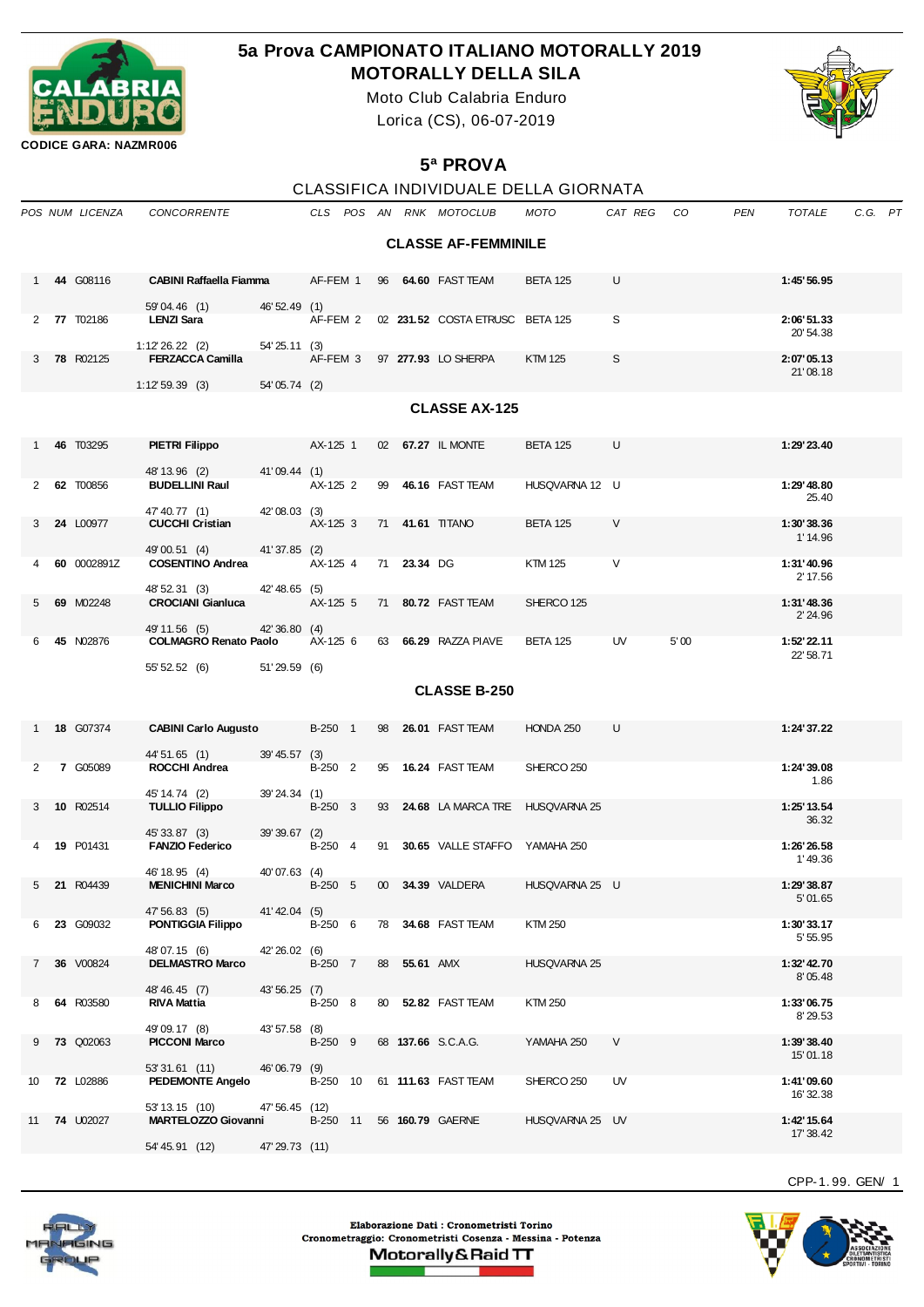|              | POS NUM LICENZA    | <b>CONCORRENTE</b>                                     |                                  |              |    |           | CLS POS AN RNK MOTOCLUB                 | мото            | CAT REG CO |                                | PEN | TOTALE                   | C.G. PT |  |
|--------------|--------------------|--------------------------------------------------------|----------------------------------|--------------|----|-----------|-----------------------------------------|-----------------|------------|--------------------------------|-----|--------------------------|---------|--|
| 12           | 83 T03490          | <b>RAFFONE Fabio</b>                                   |                                  | B-250 12 79  |    |           | S.R. TIGER                              | HONDA 250       | S          |                                |     | 1:46'28.84<br>21'51.62   |         |  |
| 13           | 80 V02011          | 59' 16.64 (15)<br><b>FEDELE</b> Igor<br>57' 05.44 (13) | 47' 12.20 (10)<br>49' 56.81 (14) | B-250 13 71  |    |           | S.R TIGER                               | <b>KTM 250</b>  | S          |                                |     | 1:47'02.25<br>22' 25.03  |         |  |
| 14           | 49 Q04221          | <b>CONTER Guido Giovanni</b>                           |                                  |              |    |           | B-250 14 67 80.22 BI&TI                 | <b>KTM 250</b>  |            |                                |     | 1:49'32.90<br>24' 55.68  |         |  |
| 15           | 50 P02466          | 1:00'05.21(16)<br><b>GOLZI Enrico</b>                  | 49'27.69 (13)                    |              |    |           | B-250 15 51 91.34 ELITRANS              | YAMAHA 250      | UV         |                                |     | 1:50' 45.37<br>26'08.15  |         |  |
|              |                    | 57' 58.24 (14)                                         | 52'47.13 (15)                    |              |    |           |                                         |                 |            |                                |     |                          |         |  |
| NON PARTITI  | 51 H00649          | <b>BONATO Roberto</b>                                  |                                  | <b>B-250</b> |    |           | 60 93.94 ISOLA D'ELBA                   | <b>KTM 250</b>  | <b>UV</b>  | NP PAR - LUNGO LAGO LORICA     |     |                          |         |  |
|              |                    |                                                        |                                  |              |    |           |                                         |                 |            |                                |     |                          |         |  |
| NON ARRIVATI | 70 0001339A        | <b>COLOMBO Antonio</b>                                 |                                  | <b>B-250</b> |    |           | 55 86.58 FAST TEAM                      | SHERCO 250      | UV.        | RIT SS2 - PROVA DI NAVIGAZIONE |     |                          |         |  |
|              |                    | 50' 42.31 (9)                                          |                                  |              |    |           |                                         |                 |            |                                |     |                          |         |  |
|              |                    |                                                        |                                  |              |    |           | <b>CLASSE C-300</b>                     |                 |            |                                |     |                          |         |  |
|              | 15 H04041          | <b>IOB Marco</b>                                       |                                  | $C-300$ 1    | 88 | 24.24 AMX |                                         | <b>KTM 250</b>  |            |                                |     | 1:25' 42.44              |         |  |
| 2            | 16 C00115          | 46'02.70 (1)<br><b>COMINOTTO Vanni</b>                 | 39'39.74 (1)                     | $C-300$ 2    |    |           | 86 25.01 LA MARCA TRE                   | HUSOVARNA 30    |            |                                |     | 1:26'08.28               |         |  |
|              |                    | 46'20.86 (2)                                           | 39'47.42 (2)                     |              |    |           |                                         |                 |            |                                |     | 25.84                    |         |  |
| 3            | 20 R00347          | <b>DRUSIANI Matteo</b><br>46' 44.93 (3)                | 40' 18.24 (3)                    | $C-300$ 3    |    |           | 98 33.85 IL MONTE                       | <b>BETA 300</b> | U          |                                |     | 1:27'03.17<br>1'20.73    |         |  |
| 4            | 9 N00024           | <b>ROSSINI Roberto</b>                                 |                                  | $C-300$ 4    |    |           | 95 24.43 FAST TEAM                      | HUSQVARNA 30    |            |                                |     | 1:28'40.81<br>2' 58.37   |         |  |
| 5            | 30 0001444W        | 47'09.41 (4)<br><b>CIOTTI Filippo</b>                  | 41'31.40 (4)                     | $C-300$ 5    |    |           | 80 47.01 FAST TEAM                      | SHERCO 300      |            |                                |     | 1:29'09.23<br>3'26.79    |         |  |
| 6            | 66 102324          | 47' 10.00 (5)<br><b>ROSSI Elia</b>                     | 41'59.23 (6)                     | $C-300$ 6    |    |           | 97 63.64 SEGNO                          | <b>BETA 300</b> | U          |                                |     | 1:30'48.42<br>5'05.98    |         |  |
| $\mathbf{7}$ | 25 E01531          | 49'09.82 (7)<br>DEL CONTE Jacopo                       | 41'38.60 (5)                     | C-300 7      |    |           | 90 42.60 RAZZA PIAVE                    | BETA 300        |            |                                |     | 1:33'09.51               |         |  |
| 8            |                    | 49'01.86 (6)<br><b>CAPARRINI Federico</b>              | 44'07.65 (7)                     |              |    |           | 73 54.34 PELLICORSE                     | GAS GAS 300     | V          |                                |     | 7' 27.07<br>1:36'02.43   |         |  |
|              | <b>35 T00072</b>   | 50' 28.11 (9)                                          | 45' 34.32 (9)                    | $C-300$ 8    |    |           |                                         |                 |            |                                |     | 10' 19.99                |         |  |
|              | 9 71 U00324        | <b>LUONGO Gianluca</b><br>50'00.69 (8)                 | 46' 56.67 (11)                   |              |    |           | C-300 9 72 92.66 CAEREVETUS             | BETAMOTOR 30 V  |            |                                |     | 1:36'57.36<br>11' 14.92  |         |  |
| 10           | 31 F00690          | <b>SALUCCI Domenico</b>                                |                                  |              |    |           | C-300 10 60 47.02 ACERBOLI              | KTM 300         | UV         |                                |     | 1:38'32.85<br>12' 50.41  |         |  |
| 11           | 82 Q04740          | 53' 19.26 (12)<br><b>QUINTO Nicola</b>                 | 45' 13.59 (8)                    |              |    |           | C-300 11 78 56.52 TEAM CUBO             | <b>BETA 250</b> |            |                                |     | 1:40' 15.76<br>14' 33.32 |         |  |
|              | 12 76 Q02357       | 52' 49.37 (10)<br><b>SAVINI Mirco</b>                  | 47'26.39 (13)                    |              |    |           | C-300 12 73 225.30 SAHARA PROJE KTM 300 |                 |            |                                |     | 1:41'03.43               |         |  |
|              | 55 V03758          | 54' 39.20 (13)<br><b>ORLANDO Giuseppe</b>              | 46'24.23 (10)                    |              |    |           | C-300 13 86 163.33 CALABRIA END KTM 300 |                 | S          | 5'00                           |     | 15' 20.99<br>1:45'05.03  |         |  |
| 13           |                    | 52' 59.20 (11)                                         | 47'05.83 (12)                    |              |    |           |                                         |                 |            |                                |     | 19' 22.59                |         |  |
|              |                    |                                                        |                                  |              |    |           | <b>CLASSE D-450</b>                     |                 |            |                                |     |                          |         |  |
|              | 1 <b>14 F00624</b> | <b>CERUTTI Jacopo</b>                                  |                                  | D-450 1      | 89 |           | 2.33 INTIMIANO N.                       | HUSQVARNA 45    |            |                                |     | 1:21'39.50               |         |  |
| 2            | 2 0002693Z         | 43' 11.22 (1)<br><b>GRITTI Mirko</b>                   | 38'28.28 (2)                     | D-450 2      |    |           | 86 13.05 FAST TEAM                      | HUSQVARNA 45    |            |                                |     | 1:21'45.54               |         |  |
|              |                    | 43'23.70 (2)                                           | 38'21.84 (1)                     |              |    |           |                                         |                 |            |                                |     | 6.04                     |         |  |
| 3            | 4 B01640           | <b>GERINI Maurizio</b><br>43' 32.57 (3)                | 39'23.77 (5)                     | D-450 3      | 85 |           | <b>6.65 AMX</b>                         | HUSQVARNA 45    |            |                                |     | 1:22' 56.34<br>1' 16.84  |         |  |
| 4            | 8 B01032           | <b>MANCINI Andrea</b>                                  |                                  | D-450 4      |    |           | 75 17.05 ENDURO FRATT BETA 390          |                 |            |                                |     | 1:23'58.20<br>2' 18.70   |         |  |
| 5            | 3 0001543R         | 45' 18.42 (4)<br><b>BOTTURI Alessandro</b>             | 38'39.78 (3)                     | D-450 5      |    |           | 75   4.29    LUMEZZANE                  | YAMAHA 450      |            |                                |     | 1:24'26.31<br>2' 46.81   |         |  |
|              |                    | 45' 38.97 (5)                                          | 38'47.34 (4)                     |              |    |           |                                         |                 |            |                                |     |                          |         |  |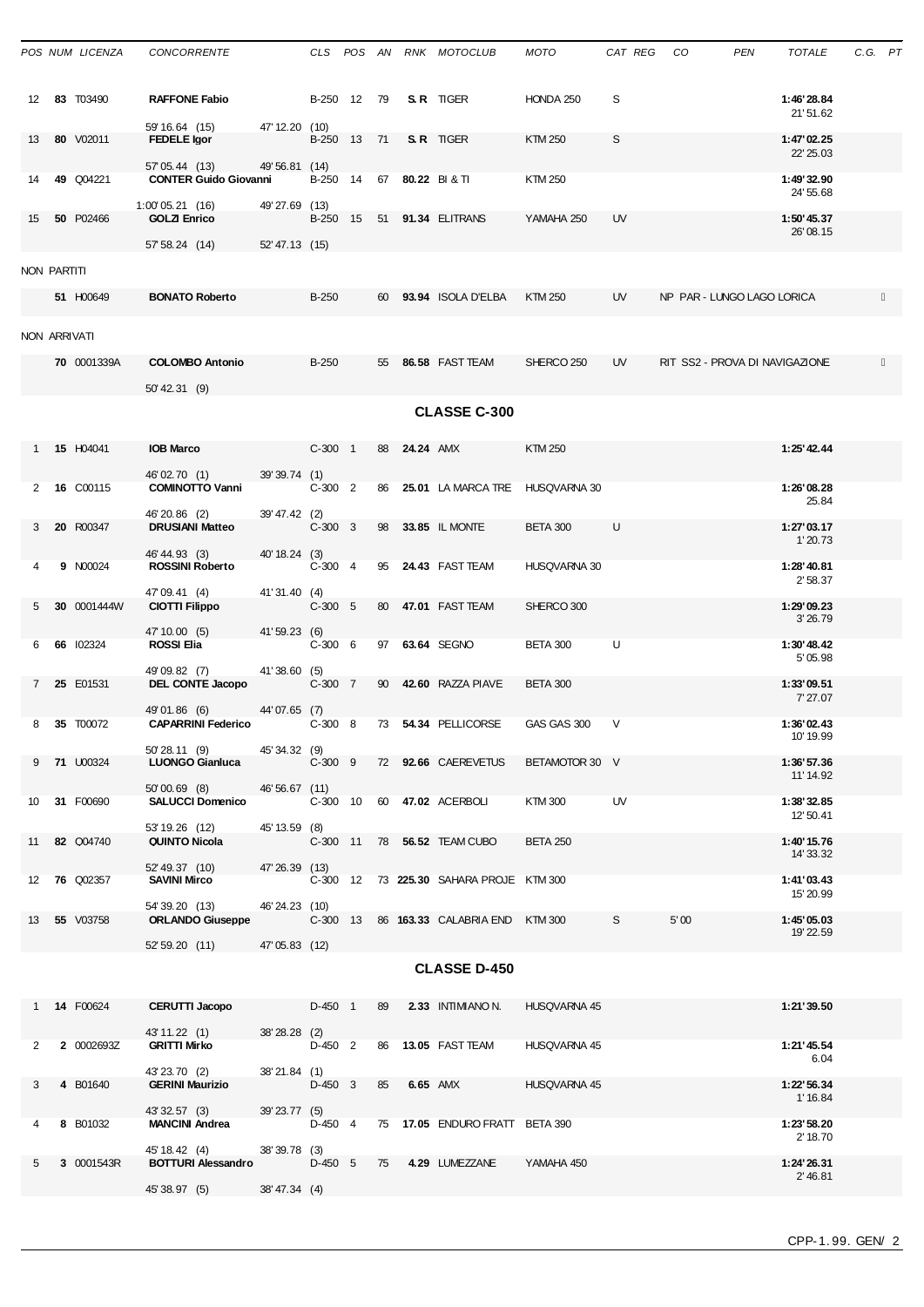|    |                | POS NUM LICENZA CONCORRENTE THE CLS POS AN RNK MOTOCLUB                                                                |                |  |  |                                                | MOTO CAT REG CO PEN |           |  | TOTALE                  | C.G. PT |  |
|----|----------------|------------------------------------------------------------------------------------------------------------------------|----------------|--|--|------------------------------------------------|---------------------|-----------|--|-------------------------|---------|--|
|    | 6 67 0001616H  | <b>COMINARDI Davide</b> D-450 6 69 67.18 GARDONE V.T. HUSQVARNA 35 V<br>49' 55.73 (7) 43' 09.70 (7)                    |                |  |  |                                                |                     |           |  | 1:33'05.43<br>11'25.93  |         |  |
|    | 7 63 0001453R  | <b>CALESINI Sandro CALESINI</b>                                                                                        |                |  |  | D-450 7 71 50.86 AMX KTM 350                   |                     | V         |  | 1:33' 12.85             |         |  |
|    |                | 49'32.96 (6) 43'39.89 (9)                                                                                              |                |  |  |                                                |                     |           |  | 11'33.35                |         |  |
|    | 8 27 T01045    | CAPPELLUZZO Marco  D-450 8 95 44.45 FAST TEAM SHERCO 300                                                               |                |  |  |                                                |                     |           |  | 1:33'37.56              |         |  |
|    |                |                                                                                                                        |                |  |  |                                                |                     |           |  | 11'58.06                |         |  |
|    |                |                                                                                                                        |                |  |  |                                                |                     |           |  |                         |         |  |
|    | 9 57 V01592    |                                                                                                                        |                |  |  |                                                |                     |           |  | 1:34'12.05<br>12' 32.55 |         |  |
|    |                | 51'23.91 (10) 42'48.14 (6)                                                                                             |                |  |  |                                                |                     |           |  |                         |         |  |
|    | 10 65 T02571   | DE ANGELIS Federico D-450 10 77 63.49 INOSSIDABILI<br>50' 54.83 (9) 43' 54.39 (10)                                     |                |  |  |                                                | KTM 450             |           |  | 1:34'49.22<br>13'09.72  |         |  |
| 11 | 28 0004276W    | <b>VITALI Riccardo</b>                                                                                                 |                |  |  | D-450 11 59 44.62 T. BENELLI - HUSQVARNA 45 UV |                     |           |  | 1:36' 51.70             |         |  |
|    |                |                                                                                                                        |                |  |  |                                                |                     |           |  | 15' 12.20               |         |  |
|    |                | 52' 42.04 (12) 44' 09.66 (11)                                                                                          |                |  |  |                                                |                     |           |  |                         |         |  |
|    | 12 26 B00646   |                                                                                                                        |                |  |  |                                                | KTM 450             | <b>UV</b> |  | 1:37'20.42<br>15' 40.92 |         |  |
|    |                | 52'08.68 (11) 45'11.74 (12)                                                                                            |                |  |  |                                                |                     |           |  |                         |         |  |
|    | 13 38 P02467   | <b>CAPELLI Stefano</b>                                                                                                 |                |  |  | D-450 13 63 56.00 ELITRANS                     | KTM 450             | <b>UV</b> |  | 1:40'46.98<br>19'07.48  |         |  |
|    | 14 42 P00829   | 53' 58.55 (13) 46' 48.43 (13)<br><b>MENICHINI Luca</b> $D-450$ 14 65 61.68 VALDERA BETA 390                            |                |  |  |                                                |                     | $\vee$    |  | 1:42' 23.07             |         |  |
|    |                |                                                                                                                        |                |  |  |                                                |                     |           |  | 20' 43.57               |         |  |
|    | 15 37 N01461   | 55' 34.31 (16) 46' 48.76 (14)<br>BELLI Amedeo D-45                                                                     |                |  |  | D-450 15 65 55.62 REGOLARITA SHERCO 450        |                     | $\vee$    |  | 1:42' 52.27             |         |  |
|    |                |                                                                                                                        |                |  |  |                                                |                     |           |  | 21' 12.77               |         |  |
|    | 16 56 S04253   | 55' 23.97 (15) 47' 28.30 (15)<br><b>TATTARINI Mirko</b> D-450    16    69 <b>267.73</b> SANTA FIORA       BETAMOTOR 43 |                |  |  |                                                |                     |           |  | 1:44'00.56              |         |  |
|    |                | 54'23.55 (14) 49'37.01 (16)                                                                                            |                |  |  |                                                |                     |           |  | 22' 21.06               |         |  |
|    | 17 79 0001912T | <b>PASTORELLO Claudio</b> $D-450$ 17 54 290.94 RAZZA PIAVE BETA 390 UV                                                 |                |  |  |                                                |                     |           |  | 1:59'30.47              |         |  |
|    |                | 1:03'00.47 (17) 56'30.00 (17)                                                                                          |                |  |  |                                                |                     |           |  | 37'50.97                |         |  |
|    | 18 53 V03628   |                                                                                                                        |                |  |  |                                                |                     |           |  | 2:03'56.03              |         |  |
|    |                | 1:06'39.15 (18)                                                                                                        | 57' 16.88 (18) |  |  |                                                |                     |           |  | 42' 16.53               |         |  |
|    |                |                                                                                                                        |                |  |  |                                                |                     |           |  |                         |         |  |

### **CLASSE E-600**

|                 | 1 G04151         | <b>TONELLI Leonardo</b>   |                | $E-600$ 1 | 97 |              |                                | 10.44 COSTA ETRUSC HUSQVARNA 50 U |           |      | 1:21'38.10               |
|-----------------|------------------|---------------------------|----------------|-----------|----|--------------|--------------------------------|-----------------------------------|-----------|------|--------------------------|
|                 |                  | 43' 51.36 (2)             | 37' 46.74(1)   |           |    |              |                                |                                   |           |      |                          |
| $\mathcal{P}$   | 5 0001752R       | <b>GRITTI Giovanni</b>    |                | $E-600$ 2 |    |              | 79 15.90 FAST TEAM             | <b>HUSQVARNA 50</b>               |           |      | 1:22' 19.59<br>41.48     |
|                 |                  | 43'44.71 (1)              | 38'34.88 (3)   |           |    |              |                                |                                   |           |      |                          |
| 3               | 6 R01204         | <b>MARTELOZZO Luigi</b>   |                | $E-600$ 3 |    | 90 12.72 AMX |                                | <b>HUSQVARNA 50</b>               |           |      | 1:23' 15.92<br>1'37.82   |
|                 |                  | 44' 22.46 (3)             | 38' 53.46 (4)  |           |    |              |                                |                                   |           |      |                          |
|                 | <b>12 Q01303</b> | <b>CURA' Matteo</b>       |                | E-600 4   |    |              | 95 21.70 TARO-TARO-TA          | <b>HUSQVARNA 50</b>               |           |      | 1:23'20.10<br>1'41.99    |
|                 |                  | 44' 47.21 (4)             | 38'32.89 (2)   |           |    |              |                                |                                   |           |      |                          |
|                 | 5 11 F00212      | <b>PAVAN Mirko</b>        |                | $E-600$ 5 |    |              | 85 25.35 RAZZA PIAVE           | <b>BETA 480</b>                   |           |      | 1:26' 42.38<br>5' 04.27  |
|                 |                  | 45' 32.20 (5)             | 41' 10.18 (5)  |           |    |              |                                |                                   |           |      |                          |
| 6               | 40 V02448        | <b>MAESTRAMI Lorenzo</b>  |                | $E-600$ 6 |    | 71 60.47 AMX |                                | HUSQVARNA 50 S                    |           |      | 1:29'18.73<br>7'40.62    |
|                 |                  | 48'04.68 (6)              | 41'14.05 (6)   |           |    |              |                                |                                   |           |      |                          |
| $7^{\circ}$     | <b>43 S01637</b> | POLI Carlo                |                | $E-600$ 7 |    |              | 75 63.66 PEGASO                | <b>KTM500</b>                     |           |      | 1:36'23.42<br>14' 45.31  |
|                 |                  | 51'28.43 (8)              | 44'54.99 (7)   |           |    |              |                                |                                   |           |      |                          |
| 8               | 48 T01682        | <b>DE NARDIS Giuseppe</b> |                | $E-600$ 8 |    |              | 76 75.96 SAHARA PROJE BETA 500 |                                   |           |      | 1:37'48.21<br>16' 10.10  |
|                 |                  | 52' 38.93 (9)             | 45'09.28 (8)   |           |    |              |                                |                                   |           |      |                          |
| 9               | 33 0003211C      | <b>MOTTO Mirco</b>        |                | $E-600$ 9 |    |              | 64 48.71 RAZZA PIAVE           | <b>BETA 480</b>                   | <b>UV</b> | 1'00 | 1:39' 51.75<br>18' 13.64 |
|                 |                  | 53' 38.70 (10)            | 45' 13.05 (9)  |           |    |              |                                |                                   |           |      |                          |
| 10 <sup>1</sup> | 39 103643        | DI VINCENZO Fabrizio      |                | E-600 10  | 63 |              | 56.27 SAHARA PROJE BETA 500    |                                   | <b>UV</b> | 6'00 | 1:45' 18.41<br>23' 40.30 |
|                 |                  | 51'18.67 (7)              | 47' 59.74 (10) |           |    |              |                                |                                   |           |      |                          |

#### **CLASSE F-MARATHON**

|               | -61 | 0001084Y         | PIETRIBIASI Niccolo     |               | F-MAR 1 | 76 | <b>40.29 FAST TEAM</b> | HONDA 450      |    | 1:28'04.91             |
|---------------|-----|------------------|-------------------------|---------------|---------|----|------------------------|----------------|----|------------------------|
|               |     |                  | 46'45.48 (1)            | 41' 19.43 (1) |         |    |                        |                |    |                        |
| $\mathcal{P}$ |     | <b>22 G00439</b> | <b>AGAZZI Simone</b>    |               | F-MAR 2 | 76 | 34.68 FAST TEAM        | HONDA 450      |    | 1:31'45.07<br>3' 40.16 |
|               |     |                  | 49'21.37 (2)            | 42'23.70 (2)  |         |    |                        |                |    |                        |
| 3             |     | 32 U02451        | <b>CANTORI Gilberto</b> |               | F-MAR 3 | 64 | 47.57 ACERBOLI         | <b>KTM 125</b> | UV | 1:35' 57.34<br>7'52.43 |
|               |     |                  | 52' 18.56 (4)           | 43'38.78 (3)  |         |    |                        |                |    |                        |